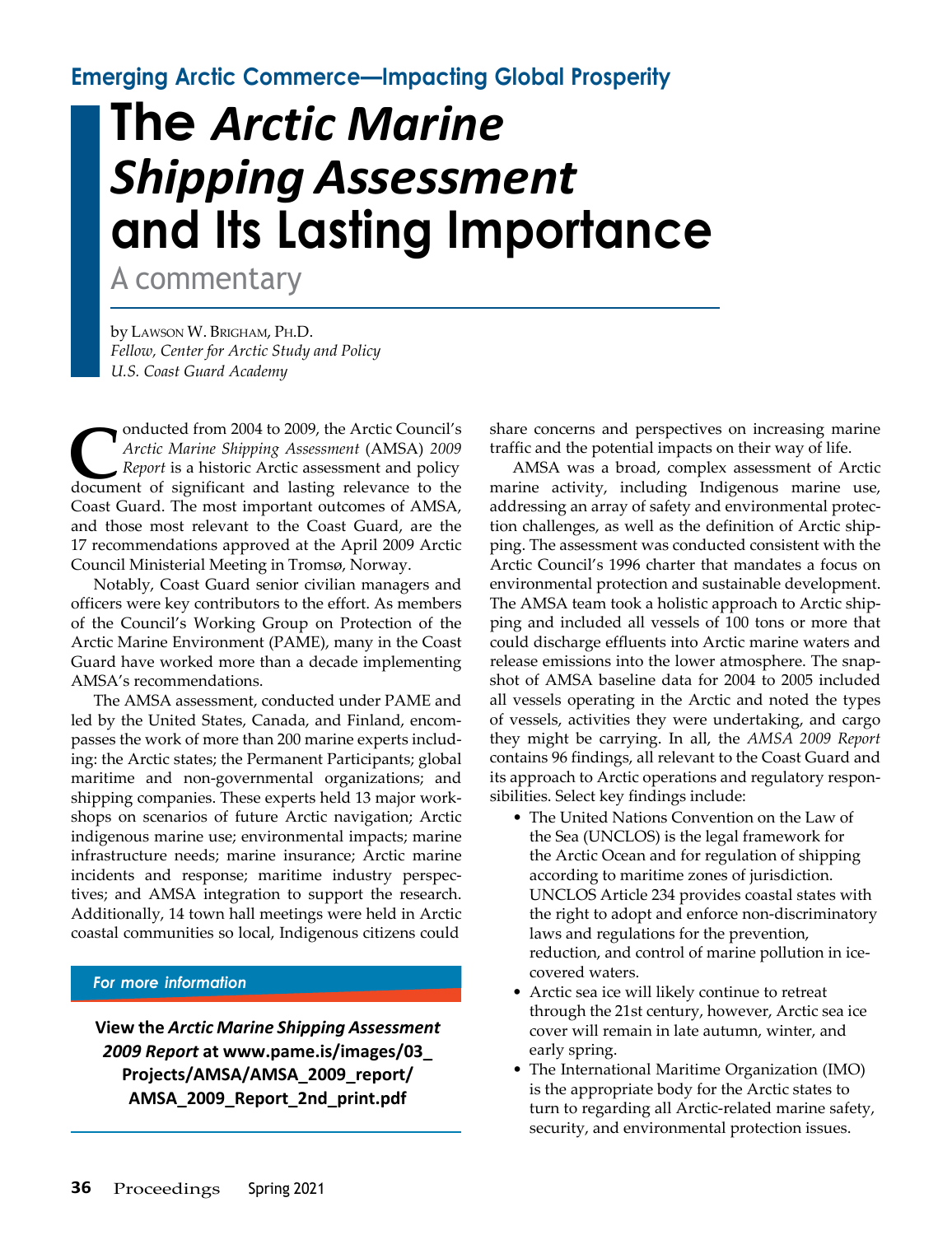The eight Arctic states are active, influential IMO members.

- One key driver of increased Arctic commercial shipping is natural resource development; the dominant shipping mode is destinational, versus trans-Arctic, today and in the future where resources are moved out of the Arctic by ship to global markets.
- The most significant environmental threat from Arctic marine operations is the release of oil either accidentally or by illegal discharge.
- The impacts of increased Arctic marine activity on Arctic communities can be direct or indirect; given the variety of marine activities and shipping, and the range of social, cultural, and economic conditions in Arctic communities, impacts may be positive or negative.
- There is a critical marine infrastructure deficit in the Arctic Ocean. Among what is lacking are ports; hydrography and charting; communications; meteorological and oceanographic data; aids to navigation; and response capacity. The only regions with adequate marine infrastructure are the coasts of

Iceland, northern Norway and northwest Russia.

- There are critical areas of the Arctic marine environment that are of heightened ecological and cultural significance, many of which will be at higher risk from current and future Arctic marine operations.
- There are many uncertainties in the future of Arctic marine navigation influenced by a host of key factors including governance; degree of Arctic state cooperation; climate change speed and variability; oil prices and other commodities pricing; new resource discoveries; an Arctic maritime disaster; radical changes in global trade; marine insurance industry roles; multiple use conflicts; and, more.
- Increased marine traffic in the Central Arctic Ocean is a reality during summer (from the AMSA database of 2004 to 2005) with the presence of polar research ships on expeditions and Russian nuclear icebreakers carrying tourists to the North Pole.
- As of April 2009, there were no mandatory IMO rules and regulations for ships operating in Arctic waters. Safe navigation in ice-covered waters



Coast Guardsmen navigate through a narrow channel prior to examining navigational markers in Kobuk Lake southeast of Kotzebue, Alaska. The crew was deployed in support of Operation Arctic Crossroads 2010 and examined the area to gather GPS coordinates for a potentially new aids to navigation structure. Coast Guard photo by Petty Offcer 3rd Class Walter Shinn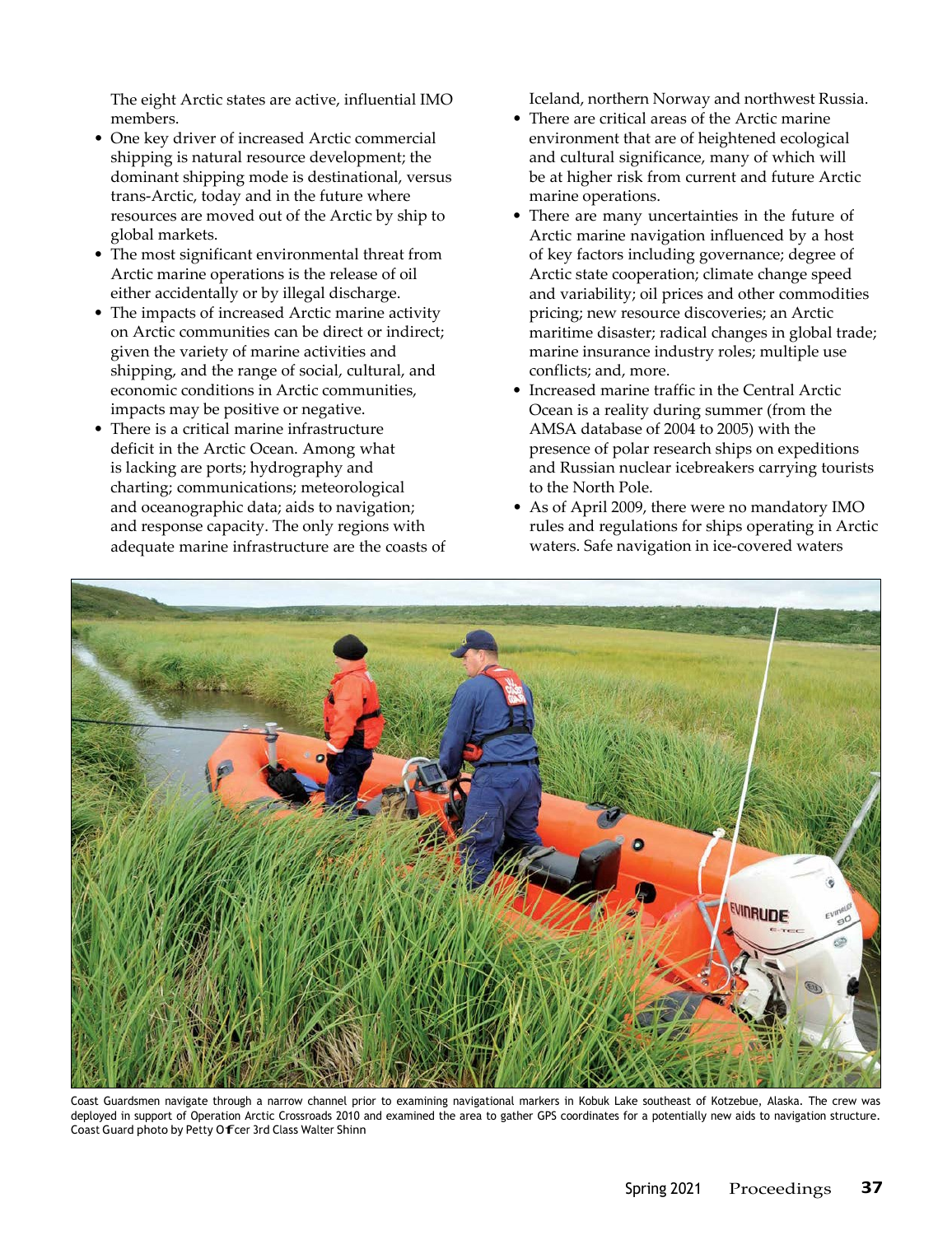depends on the experience, knowledge, and skill of the ice navigator; in 2009 there were no uniform international standards.

The AMSA effort can be viewed from three related perspectives. The first is as a baseline assessment of Arctic marine activity and a historic snapshot of Arctic marine use early in the 21st century. The second is as a strategic guide for a host of states and their maritime agencies, Arctic residents, marine operators, stakeholders and actors, such as non-governmental organizations, involved in current and future marine operations and shipping. The last is as a policy framework document focused on protecting Arctic people and the environment.

As a strategic and policy statement, AMSA expressed to the world the Arctic states' shared commitment to protecting Arctic people and the environment in an era of increasing use of the Arctic Ocean. But it is the third perspective that is the most influential, and its lasting importance should not be underestimated. The AMSA recommendations were negotiated to a consensus by the Arctic states so the Arctic Ministers could approve them at the April 2009 Arctic Council Ministerial Meeting.

One of the major tasks of the AMSA team was to better understand the many uncertainties that might influence the future of Arctic marine operations and shipping. To game these out, a scenario planning process—creating scenarios or plausible futures—was employed. The process is much like one of the tools used in the Coast Guard's earlier strategic planning efforts,

and today's Evergreen process which underpins organizational strategic thinking and planning. The scenarios workshops identified more than 120 major factors and uncertainties that could shape the future of the Arctic Ocean including legal and governance regimes; climate change; new resource discoveries; world trade patterns; new Arctic maritime state users like China, Japan, and Korea; marine use conflicts; and maritime disasters.

The AMSA effort identified as three primary drivers or uncertainties the demand for Arctic natural resources and resulting trade and governance. The scenarios framework, or axis of uncertainty, was bounded by these primary factors, and the roles of climate

change and continued Arctic sea ice retreat were fully considered in the scenarios.

Arctic sea ice retreat was assumed to provide for greater marine access and potentially longer seasons of navigation. However, in AMSA, and within the plausible scenario narratives, globalization of the Arctic and development of Arctic natural resources were considered the primary drivers of increased commercial marine use, especially by large ships, in the region. The AMSA scenarios work was a success in that it facilitated new and unconstrained thinking, and clearly illustrated the complexity of future use of the maritime Arctic to the Arctic Council community. The process also highlighted the key uncertainties, major risks, and connections of the Arctic to the global economy. Notably, today most of the large commercial ship traffic in the Arctic Ocean is related to the carriage of natural resources out of the Arctic to global markets, and the resupply of ports and communities throughout the region. The report listed these in three, inter-related themes enhancing marine safety, protecting Arctic people and the environment, and building the Arctic marine infrastructure. These themes are fundamental to understanding the challenges in responding to increased Arctic marine use and the future investments required to achieve enhanced marine safety and environmental protection throughout the Arctic Ocean. The Arctic Council understood that the AMSA recommendations would require increased international cooperation among the Arctic states, IMO and other international organizations, and in the emergence



Coast Guard Seaman Alex Cason tends to an unmanned underwater vehicle aboard Coast Guard Cutter *Healy*. The vehicle, operated by the Woods Hole Oceanographic Institute, was used in a joint simulated oil spill recovery exercise designed to survey beneath the ice during a September 2013 Arctic exercise. Coast Guard photo by Petty Offcer 3rd Class Grant DeVuyst